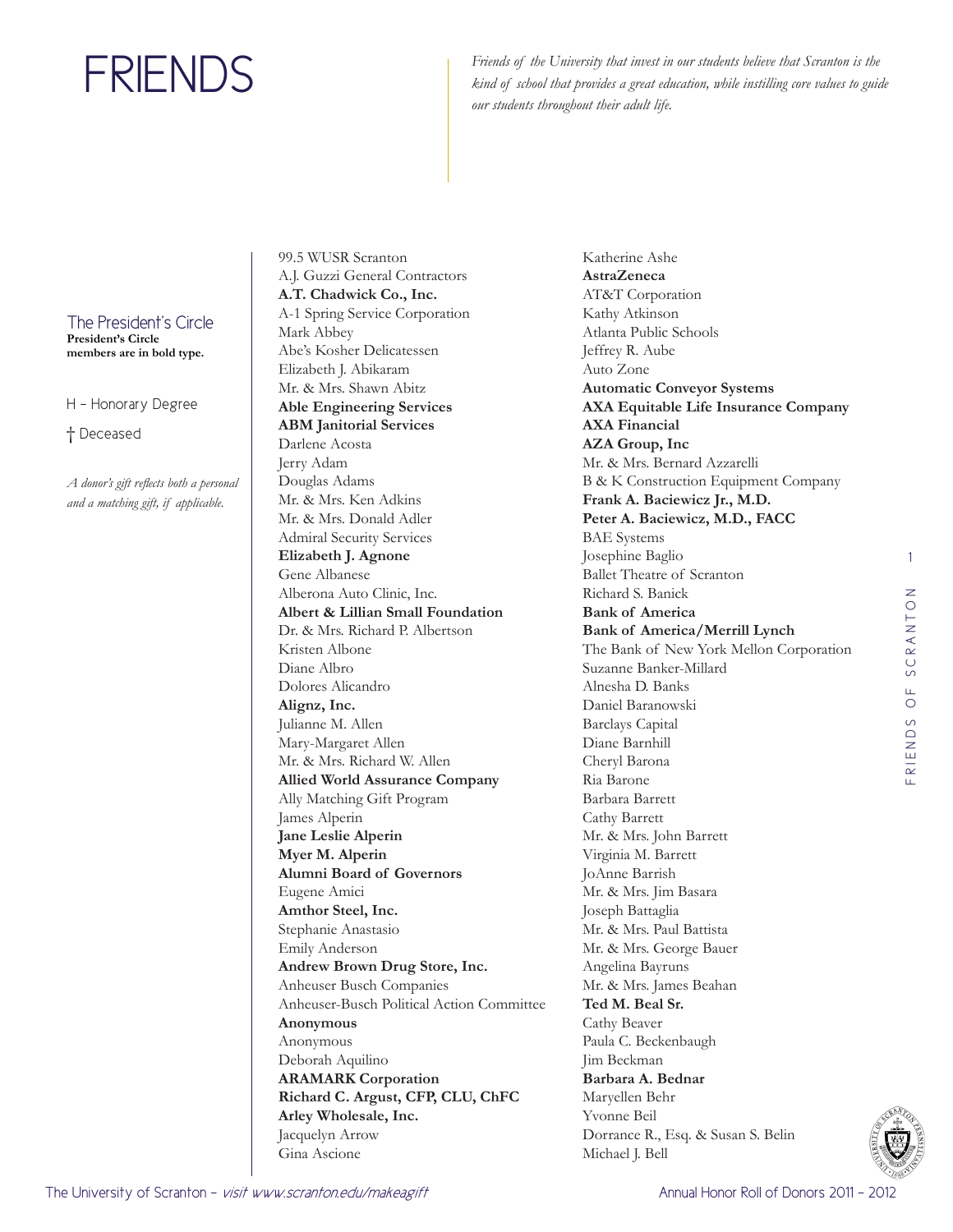Mr. & Mrs. Jeffrey Belotti **George Benda**  Jacqueline Bendick Msgr. John J. Bendik Laura Benedict Peggy Benjamin Bergen County United Way **Mr. & Mrs. Stanley Bergman**  Dawn Berman Mr. & Mrs. Marvin Berman Joan Bernard Craig W. Best Kathleen E. Bevilacqua Pauline Biancarelli Philippa Mary Bianco Louis Biancone, Esq. **Theodore Bier**  Mr. & Mrs. Jerry Bigenho **Bill Kelly Jr. Memorial Fund, Inc.**  Mr. & Mrs. Carl Binder Norman Birnbaum Richard S., Esq. & Faye Bishop **Bisk Education Inc.**  Dr. Thomas Bistocchi BlackRock, Inc. Mr. & Mrs. Michael Blau **Kathleen F. Blaum† Jennifer Blevins**  Judith H. Bliss Blue Cross of NE PA Howard Bluver Fran Bobb Mary Ann Boccagno Mr. & Mrs. Vincent Boccumini Dr. Edward G. Boehm Jr. Joseph P. Boga **Peter Q. & Sally E.P. Bohlin** John Bohn† Charles Boland Christine Bolus Veronica Bolus Ann Bomboy Tonianne Bongiovanni William J. Booth Mr. & Mrs. Francis T. Borkowski **Jeanne A. Bovard H'08** Mr. & Mrs. John Boyer Mr. & Mrs. William Boykin Mr. & Mrs. Glenn Bozzacco BP **Br. Victor Cipriani Educational Fund**  John N. Braca Christopher Brace Angela Brady Mr. & Mrs. James G. Brady John Brady Marie Brady Matthew Brady Mr. & Mrs. Ricky Braff

K. Kelly Brandmeier Laura Brandmeier Melissa Brazill Teresa Brazill **Brendan J. Giblin Memorial Fund**  Mr. & Mrs. Tim Breneisen John W. Brennan **Harmar D., M.D. & Leslie W. Brereton** Marie Bresnahan Lois Bricken Povolny Curnel L. Bridges Mr. & Mrs. John A. Bridges Brier & Brier, P.C. Patrick J., Esq. & Kathleen C. Brier Mr. & Mrs. Timothy Brier Brienne E. Briggs Laurie Brightly The Broadridge Foundation Maria Brodeur Ludwig **Brookbridge Consulting Services, Inc.**  Bob Brown David Brown Florence Gillespie Brown John J. Brown, CPA Mr. & Mrs. Richard A. Brown Cindy Brubaker Brucelli Advertising Mr. & Mrs. Alessandro Bruno Matilda Bruno Susannah P. Bruno William Bruno Bruno's Restaurant James Bruso R. Mark Bryant Robert Bryant **Budd Larner**  William J. Budney Joanne Bumbera **Burkavage Design Associates William J. Jr. & Judith G. Burkavage** Angela T. Burke Austin J. Burke Jr. H'98 Mr. & Mrs. William P. Burke Beth Burkhauser **Evelyn M. Burns**  Mr. & Mrs. Frank B. Burns Patricia Burns Katherine Burrell Mr. & Mrs. Ed Burton David Butler James P. Butler Nancy Butler **George K. Butson**  Joseph Butt Joseph L. Butt Jr. Janet Byrne C.R. Bard, Inc. CA, Inc. Ellen Cabets

**Cabot Oil & Gas Corporation**  Mr. & Mrs. Charles Caccavo Frank Caccavo Debbie Cackowski Tami Caggese Maria J. Cali Cal-Ideas, Inc. Callahan Company Susan Callow Barbara Calvi John M. Camilleri Jr. Susana Campana Mr. & Mrs. J. Donald Campbell Mary Campbell Mr. & Mrs. William Campbell Paula Cangialosi Linda Cantwell Margie Cantwell Walter J. Cantwell III Wilhelmina M. Cantwell John A. Caporelli Caravia Fresh Foods Annette Carillo **Cory Carlesimo Peter J. Carlesimo**  Deborah Carlucci Mr. & Mrs. Robert E. Carlucci Mr. & Mrs. Ray Carney Mr. & Mrs. Robert S. Carpenter Margaret Carson Monique Carty Mr. & Mrs. Brendan Casey Kevin T. Casey Mary Casey **Matthew M. Casey Paul Casey**  Theresa Casey Catherine Casse Annette Casserly Britney A. Castro Ida Castro Joseph A. Castrogiovanni Christina Catone Mr. & Mrs. Charles Cavaleri Meredith Cavan Ann A. Cavanaugh Mr. & Mrs. David S. Cavanaugh **CECO Associates, Inc.**  Patricia Cefalu Laurel Cellon Patricia Cembalest The Center for Esthetic Dentistry, LLC Mr. & Mrs. Larry Cernosek Maribel Certuche CGCE Group Division Alfred Chaban Mary Beth Chadwell Barry H. Chaifetz

Denise Chaillet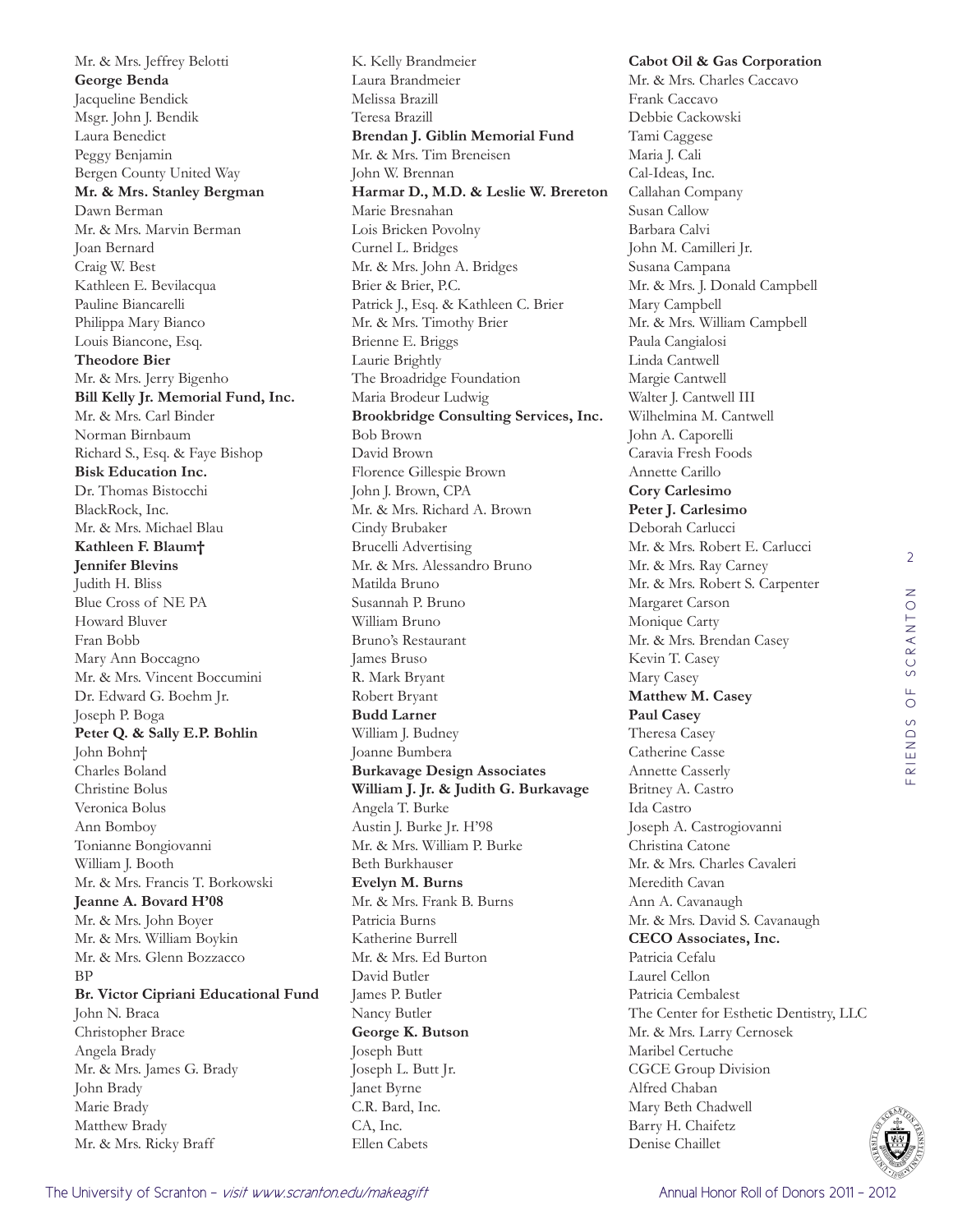Chalfont United Methodist Church Mr. & Mrs. Michael Chambers Chang Food Co. **Change Architects, LLC Charles A. Frueauff Foundation, Inc. Charlotte W. Newcombe Foundation**  Chatham Physical Therapy Chevron Humankind Program CHEW Office - University of Scranton Carol L. Chisdak John Christie Church of Saint Gregory John Paul II Fund Laura Churillo **Therese S. Ciabattoni**  Joseph J. Ciancaglini Circuit Technology, Inc. **Cisco Systems, Inc.**  Charlene Clark **Kristen M. Clark**  Mr. & Mrs. Robert Clark Ruby Clark Catherine Clarke **Classic Properties**  Mr. & Mrs. Gerald Cleary Joseph T. Cleary Robert Cleary Mr. & Mrs. Joe Clemente Mr. & Mrs. Joseph Clifford Karen Clifford Cogentrix Energy, LLC Susan L. Cohen Joseph Colalillo Mr. & Mrs. Edwin Collier Colonial Parking, Inc. Barbara J. Colyar **Commonwealth of PA**  Community Bank & Trust Co. The Community Foundation for the National Capital Region **Community Foundation of New Jersey**  Mr. & Mrs. John S. Comonitski Erin E. Conaughton Concept Building **Margaret M. Condron, Ph.D.**  Philip P. Condron William K. Condron Mr. & Mrs. David Conley William F. Connell IV **Monique Connor**  Connors & Connors, PC **Sharon T. Conway**  Mr. & Mrs. Michael Cook Margaret Coppola Richard S. Corbett **Corbin A. & Dorice S. McNeill Foundation**  Amy Cordasco Catherine Coridan

Daniel A. Corliss Mr. & Mrs. George Corliss Steven Corliss Barry L. & Louise R. Corman Marilyn Costa Mr. & Mrs. Tony Costantino Mr. & Mrs. James M. Costello III **Nancy Costello Timothy Costello**  The Costigan Family Trust Margaret M. Cotner Carl G. Cotterick Mr. & Mrs. Gerard W. Coughlin Mr. & Mrs. John M. Coughlin Mr. & Mrs. William Coughlin Council on Overseas Language Education **Covenant Presbyterian Church**  Mr. & Mrs. Ernest Covington Mr. & Mrs. John F. Cox Amy Coyle Mr. & Mrs. Jim Coyne Colleen Craig James E. Crass IV Dwight Crawford Michael A. Crean Mr. & Mrs. Joe Cribari Mr. & Mrs. John Cronin Martha Crow Karen Crowley Janet Crowther Norma E. Cucci Mary Lou Culkin Julie Cullen Christine Cunningham The Curiosity Shop Dr. & Mrs. Thomas A. Curry Paula Cutrone D&B Foundation Gloria Dabal Daniel E. Daily Thomas J. Daily Stella Dalbo **Dalio Family Foundation, Inc.**  Lawrence D'Aloise Mr. & Mrs. Jim Daly Mr. & Mrs. John F. Daly Mr. & Mrs. Edward D'Amora Nicholas J. D'Andrea **The Daniel and Kristen Williams Family Fund**  Kathy Dantonio Mr. & Mrs. Herman Danziger Gene Daquila Katelyn E. Darrenkamp Larry Darrenkamp M. Jane Darrenkamp Sharon Darrenkamp Darrenkamp's Food Market Laura Davis

**P. Eric Davis III**  Ardyth Davitt **Grace Dawgert**  DC Sports Mabel M. De La Cruz Sharon M. De Persia Megan De Witt Mr. & Mrs. James C. Dean Karen Dean Richard A. Dean Jr. Robert C. Dean Deans Natural Food Market, Inc. Denise DeBlasio Stephen J. DeChiaro Mr. & Mrs. Edward J. Deeb **James H. DeGraffenreidt Jr. & Mychelle Farmer, M.D.** Duke DeGroat Denise Delaney Alexandra C. Dellinger **Deloitte & Touche, LLP Deloitte Foundation**  Thomas C. DeLorenzo Delta Medix **Deltak**  Lauren M. DeMarco Patrice DeMaria Donald F. Dembert **Robert N. & Bridget DeMeck** Mr. & Mrs. Wm. Hoyt Demmerly Derck & Edson Associates LLP **Deris Pharmacy, Inc.**  Kevin P. Dermody Jean DeRuyter **Gail M. Devers**  DFM Properties Richard Di Giacomo-Dee Ted Diaco Bernice DiAndriola Mr. & Mrs. Stephen DiBiase Harvey Dickens Dick's Clothing & Sporting Goods Mary Dickson **Joseph DiDomizio**  Karen Dieter Mr. & Mrs. Robert Dietzel Mr. & Mrs. Louis DiGiacomo Lisa Dilorio Mr. & Mrs. Ernest DiLullo Mr. & Mrs. Dan DiLuzio Mr. & Mrs. Joseph Diorio Patricia Discher Ethan DiStefano Diversified Information Technologies, Inc. Brian T. Dolan Christine Domson **Nancy K. Donahoe**  Donarum Services, Inc. Gerald Donnell

3

FRIENDS OF SCRANTON

RIENDS OF SCRANTON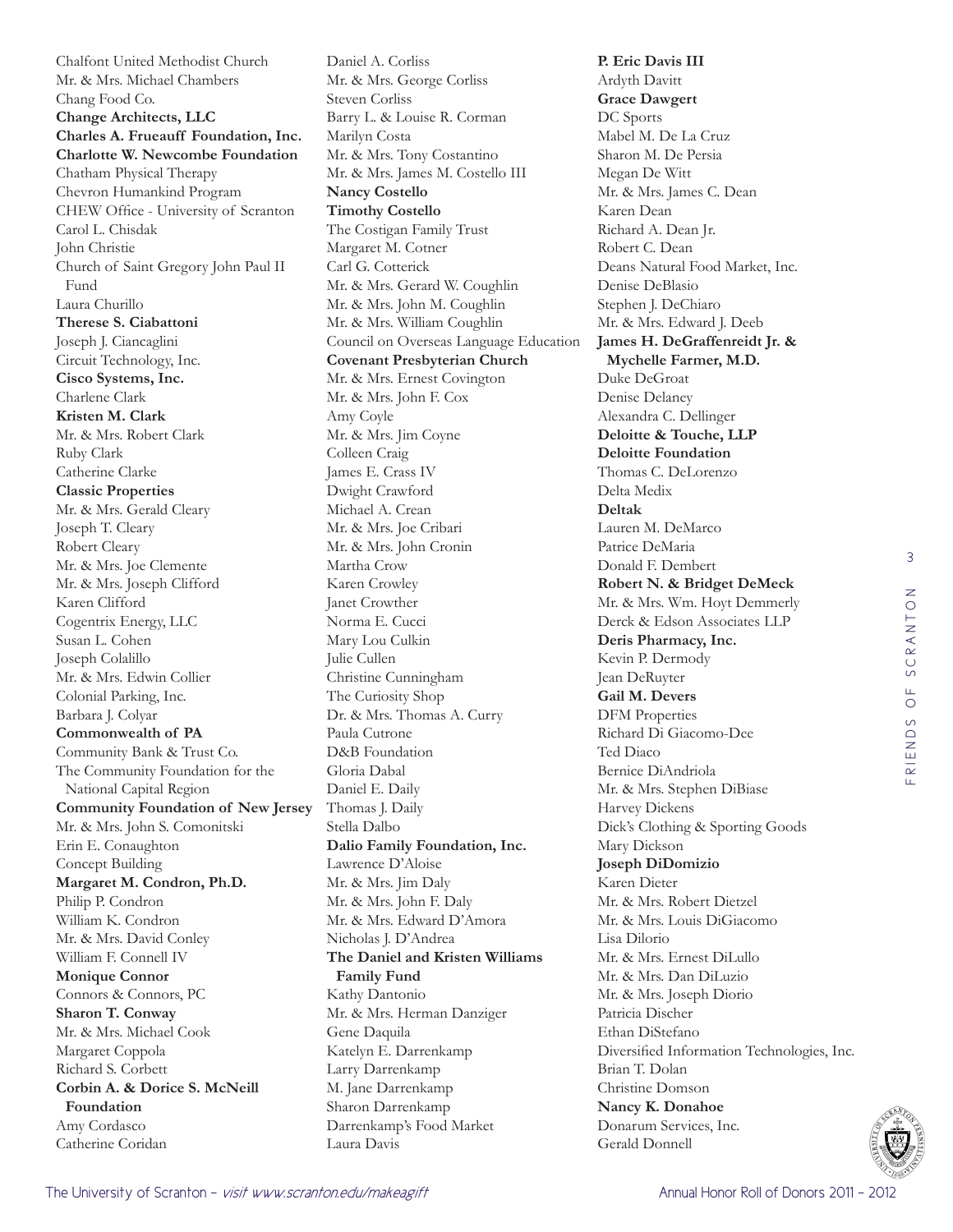Richard Donnery Elizabeth L. Donohue Ellen Donovan **Stanley Doobin Mr. & Mrs. Peter S. Dooner Jr.**  Peter Dooner Thomas Dooner Peter Dorram Mr. & Mrs. Edward F. Dougherty Michelle C. Dougherty Mr. & Mrs. Robert Dougherty Lori Dow Downtown Deli & Eatery **Mary Doyle Doylestown Emergency Associates, PC**  Hobart N. Owens Memorial Fund Ltd. **R. A. Rendich Education Fund**  Mr. & Mrs. Michael F. Drake Steven Drawe Mr. & Mrs. W. Christian Drewes Mr. & Mrs. William R. Drexler Jr. Drs. John M. Driscoll, M.D. Kevin A. Drucker Mr. & Mrs. Robert Drummond Tom Druse Jeffrey J. Dubranski Mr. & Mrs. Jim Duffy Mr. & Mrs. Patrick Duffy The Duke Agency, LLC Thomas J. Duke Dunmore School District Mr. & Mrs. Dennis Dunn Charles P. Dunwoody Mr. & Mrs. Michael J. Eadie Eagan, Donohue, Docchio & Falsey, LLP Mr. & Mrs. Michael O. Eagan Mr. & Mrs. Owen Eagan Janet Eckenrode Robert N. Eckersley, CPA Virginia S. Eckersley Kathleen M. Eder **Eisler Revocable Trust**  Eli Lilly & Company Patrick P. Elko Janice Ellig Mr. & Mrs. Robert Elvidge Em-Brace Me, Inc. Emiliani Trucking Company **Empire Elevator Co., Inc.**  Enrichment Seminars, Inc. Epiphany of Our Lord School Mr. & Mrs. Steven C. Erickson **Thomas, M.D. & Catherine Errico** William Ertel John Esposito Wilfredo Esquea Mr. & Mrs. John P. Evans Lynn S. Evans, CFP **Everon Electrical Contractors, Inc.** 

Linda Ezzone Anthony Fabiano Dominick Facciponti June Fagan **Marigrace C. Fahey, Ed.D.**  Rosemarie Fahey Nunzio Faia Edward Faker Mr. & Mrs. Ronald A. Falcone Peter Fanizzi Mr. & Mrs. Michael J. Faremouth **Anne Farley**  John P. Farley Farley's Restaurant Farmers Insurance Group Ian R. Farr Mr. & Mrs. James Farrell Kathleen A. Farrell Kevin Farrell Lois Farrell Mr. & Mrs. Martin Farrell **Steven E. Farrell**  Mr. & Mrs. Franklin S. Faust Melissa M. Fedor John Fell **Ferran Enterprise Inc. Ferrario Insurance Agency, Inc.**  Mr. & Mrs. Jim Ferrero Anthony A. Ferrufino Estephany A. Ferrufino Jose Ferrufino Franklin Fetterole **Fidelity Charitable Gift Fund Michel Fiechter**  John Filipowicz Mr. & Mrs. Brian Finegan **Louise M. Finetti**  Ronald Fink Joe Finnerty William W. Finney Jr. John Finor Bernadette Fiore Mr. & Mrs. Bruce Fisher Mr. & Mrs. William Fitzgerald Edward P. Flanagan Michele Fletcher Joan Flock Barbara Florenzo Greg Florenzo Mr. & Mrs. Louis M. Florenzo Margaret Florenzo **Megan E. Florenzo**  Philip Florenzo Richard C. Florey Joanne M. Florez Donald J. Flynn Dorothy Flynn Jack F. Flynn James Flynn

Mr. & Mrs. Jim Flynn Mr. & Mrs. Michael J. Flynn **Follett Higher Education Group**  Diane Fong Dorothy Fong Nicole Fontana Mr. & Mrs. John J. Foody Marianne Ford Forest City News, Inc. Mr. & Mrs. Paul Forgione Mr. & Mrs. Joseph Fox Mr. & Mrs. Robert Fox **Fr. Pantle's Ignation Alumni Retreat**  Susan Frank Ken Frazza Fred Karam & Sons, Inc. Mary Alice Frederick Estelle Freedman Freeland Eye Associates Mr. & Mrs. Scott Frick Mr. & Mrs. Thomas Friedman Jr. Esther K. Friedmann **Friendly Sons of St. Patrick**  Friends of Joanne Corbett Friends of Trish Krisiak Friendship House **Frontier Capital Management Co.**  Mr. & Mrs. William G. Frye Jr. William Fuentes Mr. & Mrs. David Fueshko Deborah J. Fulton Jim Funderburk Mark Furst **G.R. Noto Electrical Construction**  Mr. & Mrs. Thomas B. Gabrielson Terence Gallagher Barbara A. Galligan Gallis Insurance Agency, Inc. Mr. & Mrs. Gerald M. Galvin Alicia T. Garbade Scott Garley Matt Garvey James Gasparino Mr. & Mrs. Lou Gasparino **GCI General Contractors**  Erin O. Gehan **Gelb Foundation**  Genco Dental Care P.C. Frank Genello **General Plumbing Corp.**  Geo-Science Engineering Co., Inc. Gertrud Gerlach Margaret Gerlach Thomas E. Germain William J. Gerrity Gerrity's Supermarket, Inc. Mr. & Mrs. Steven A. Ghelardini Mr. & Mrs. Robert Giancaterino **Gibbons Law Firm**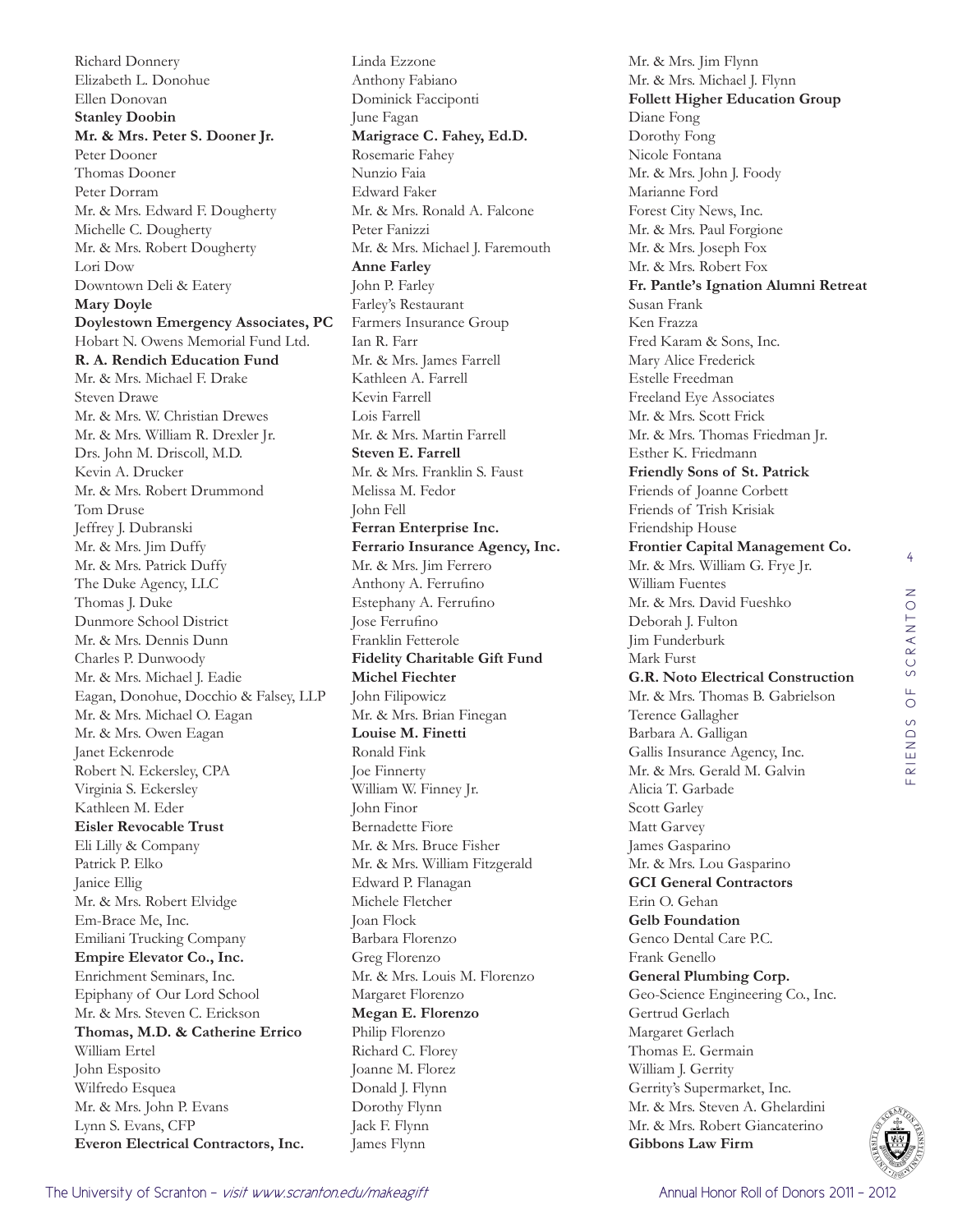Kevin Gibbons Mary Anne Gibbons Rich Gibbons Mr. & Mrs. Gregory Gibel Patricia L. Giblin Frederick Giel Lauren E. Gilbride Thomas Gilbride Mr. & Mrs. Alfred M. Gillette Donna Gilman Meghan Gilman Shannon C. Gilman Margaret Gilmartin Kingsley John Gilmartin Mr. & Mrs. George Ginader Katie Giorgio Kyle E. Gleaves Jane E. Glenkowski Jill Glenkowski Dr. & Mrs. Martin Gluntz Toni Goldberg Patricia Golden Tual Mr. & Mrs. Kevin Golden Kenneth Gong Good Shepherd School Lori Good Mr. & Mrs. Patrick Goodall Collier Goodlett **Barbara Goodstein**  Mary Gordon William J. Gormley Jr. Joan C. Grady Kathleen C. Graff Jerome Graham Joyce Graham Margaret Gramins Mr. & Mrs. Joseph Graziano Judith Graziano Kristen A. Green GreenBeing Kimberly S. Greenberg Amy Greenstone John S.T. Gregg Angela Gregorio William Greitz **Marla Griffith**  Jennifer M. Grigoresco Alice T. Grogan Michael B. & Marylou Gerrity Grogan **Grosvenor Capital Management, L.P.**  Vincenta Grum **Bernie Grzelak**  Mr. & Mrs. Alan C. Guadagno Mr. & Mrs. Robert Guglielmi **Robert E. Guglielmo**  Mr. & Mrs. Richard R. Guidal Dolores Guy Gwynedd-Mercy Academy Maryann R. Haag

Wayne Haas Fern Haber Friedman Christina M. Hagen **Cecelia Haggerty Haggerty, McDonnell & Hinton, LLP**  Mary Hailstone Hair Palace Joe Haldeman Hall Law Patricia O. Hall Lisa Halladay Joan Halle **John & Kathleen H. Halpin** Erin Hamill Margaret Hamilton Mr. & Mrs. Robert Hamilton John Hanley Mr. & Mrs. Jeffrey Hans Donna Haran Evelyn L. Harris Kathleen Harris Maureen Harrison Carolyn L. Hart Mr. & Mrs. Charles Hartman Mr. & Mrs. Bruce Harvey Mr. & Mrs. Tom Hauber Neil T. Hauck David Hawk Barbara A. Hazzouri Rev. William B. Healey Ann M. Heaney Rev. James J. Hederman, S.J. Mr. & Mrs. John Hederman William Hederman Hedley W. Mason Funeral Home Mr. & Mrs. Dan Heffernan Tara A. Hegarty John Heim Simone Heinke Mr. & Mrs. Harold Heinowitz Milton Heinowitz Fredricka Heinze Mary Heisey **hemmler + camayd architects Nancy Amori Hemmler**  Clifford Henderson Mr. & Mrs. Daniel P. Hennigan Marie A. Hennigan Mr. & Mrs. John Henry Mr. & Mrs. Martin F. Henry Mr. & Mrs. Martin Henry Steven Henry Liz Henschel Mr. & Mrs. Walter Hentze Joann Heron Holli Herr Thomas L. Herrick Eileen Herron Mr. & Mrs. John P. Herron

Mr. & Mrs. Robert Herron Lillian G. Hershfield Joan E. Hickey Melissa Hickey Gregory Higbee Joan G. Higgins Mr. & Mrs. Martin V. Higgins Mr. & Mrs. Michael Higgins Jonathan G. Hiler Daniel J. Hilferty Alice Hill Mr. & Mrs. Junior Hill Lori Hiller Linda Hillis Mr. & Mrs. Walter D. Hinck Hink's Delicatessen Hispanic Outlook In Higher Education Geraldine R. Hoffman Mr. & Mrs. Robert Hoffman Mr. & Mrs. Nathaniel Holland **Joan C. Holly**  Holmes Mechanical Corp. Paul A. Holmes Mr. & Mrs. Rick Holt Home Instead Senior Care Honor Awards Mary R. Hopkins Mr. & Mrs. Darryl Horn Michael Hospedales Rita L. Houlihan Christina Hower Marla C. Huber Robert Hueston, Ph.D. Margaret Hughes Maria Hughes Mr. & Mrs. Phil Hunt Mr. & Mrs. John P. Hunter Gail Y. Hurchick Mr. & Mrs. Robert S. Hussey Jeanette Hutchins **Hutchinson Management Inc.**  David Hutt I.B.E.W. Local Union No. 81 Mr. & Mrs. Frank Iacovone ICON Interiors, Inc. **Independence Blue Cross**  Mr. & Mrs. Joe Ingino Barbara Inman Mr. & Mrs. Wes Inman Inn Dwelling Mr. & Mrs. Michael Insalaco **Integra Business Systems**  Integrated Capital Management Inc. International Resources, LLC Intuit, Inc. Invest In Others Charitable Foundation Mr. & Mrs. Rich Irwin **Islamic Association of NEPA J. Knipper & Co., Inc.** 

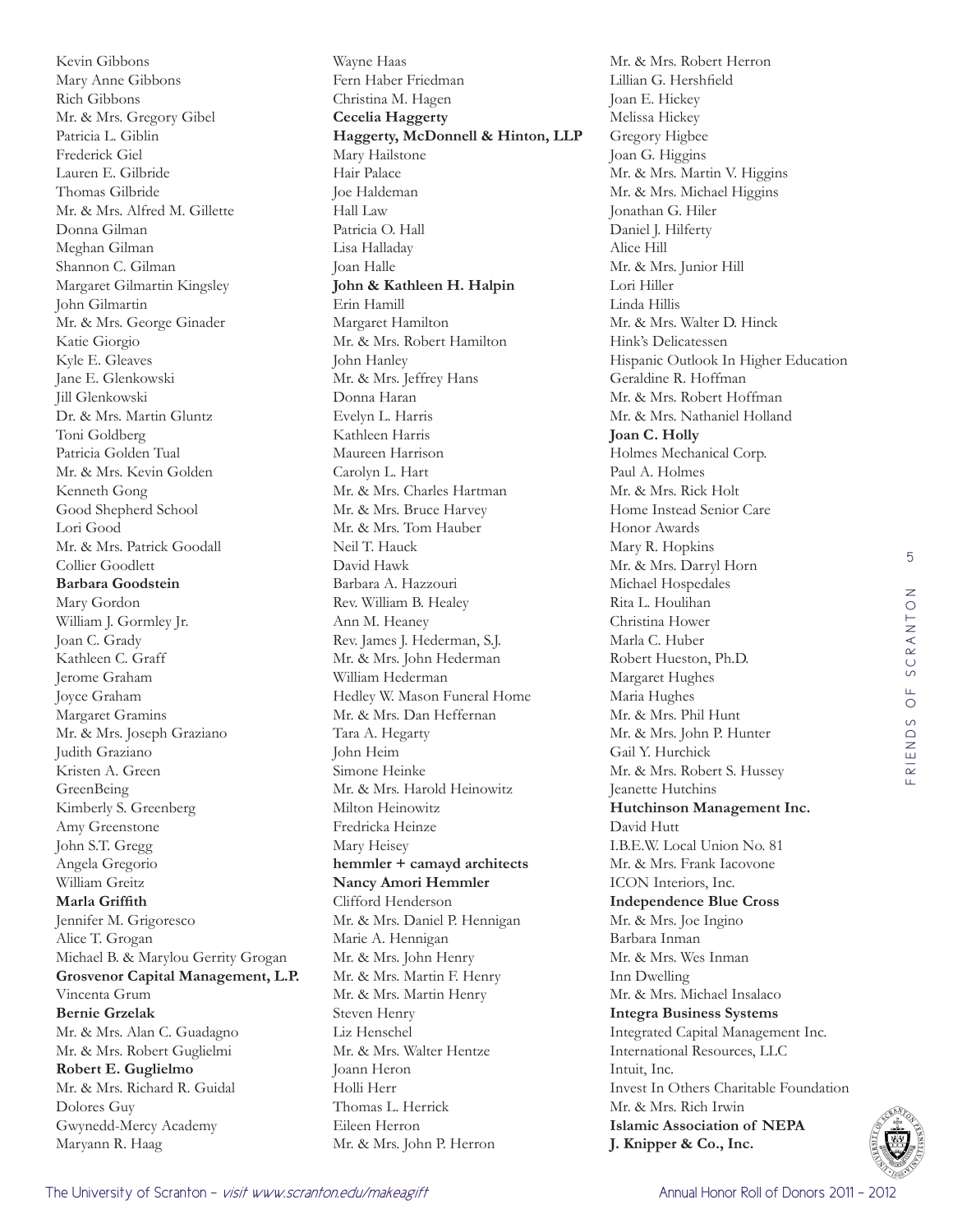J. Ward FitzPatrick, DDS Paul L. Jackowski Mr. & Mrs. Pete Jacobi Daphne Jacobs Mr. & Mrs. Rudolph Jaffe The James & Maureen Costas Trust **James J Mackrell MD Memorial Foundation**  Robert R. Janeski Sarah Jankowski Anne-Sophie Janvier **Jaros Baum & Bolles Consulting Engineers**  Taheisha Jean Colette Jersets **Jesuit Community Jewish Federation of NEPA**  JMC Plastics LLC **JMJ Atlantic Property, LLC**  JMPLAX Inc. Thomas Johannson John J. Hovan Attorney At Law John R. Hennemuth & Associates, Inc. John Wiley & Sons Mr. & Mrs. Joseph Johnson Ronald D. Johnson, DBA **Thomas S. Johnson**  Jo-Jo's Travelers Bus Co. Mr. & Mrs. Bob Jones **Elizabeth S. Jones**  Mr. & Mrs. Robert S. Jones Jr. Jordan and Co. LTD Msgr. John W. Jordan Nancy Jordan Rita Ann Jordan Joyce A. Perih, D.D.S., M.S. Cara A. Joyce David Joyce Philip Judge Judith L. Ranton Living Trust Just Give Eileen Kadamus Amy Kaden Kathleen Kaiser Mr. & Mrs. Steven B. Kalish **Kane Freight Lines, Inc.**  Joan Kane Martin J. Kane Mr. & Mrs. Mark M. Kania Mr. & Mrs. Gerald E. Kapica Eugene H. Kaplan, MD Sherry Karas Mr. & Mrs. Matt Karpowicz Mr. & Mrs. Robert Karpowicz Anne M. Katcher Richard Kazmierski John X. Keane Joseph M. Keane Msgr. Vincent Keane

Maureen A. Keating Brittany Keeler Daniel P. Keenan Mr. & Mrs. John Kelley Sister Pauline Kelly **Robert T. Kelly Jr., Esq.**  Violet R. Kelly Kelly's Pub & Eatery Daniel P. Kennedy Mr. & Mrs. James Kennedy Mary L. Kennedy Stanley Kennedy Shawn M. Kenney Staci Keryc Dr. & Mrs. Mark Ketner Keystone College Keystone Foot & Ankle Associates, P.C. **Keystone Sanitary Landfill, Inc.**  Elizabeth Anne Kiel Kildare's Irish Pub Frank Killian Kimberly Clark Foundation Tammy King **Kiwanis Club of Scranton**  Lisa Klass Jeffrey Kleiman Beverly Klein Frank Klimaski Mr. & Mrs. Robert E. Kline KMRD Partners Inc. Deb Knapp Knights of Columbus - Lady of Lourdes Council 4546 Knights of Columbus Council 372 Knights of Columbus Warwick Valley Council 4952 Mary Knox Arlene F. Kohl Arno O. & Lorraine Kohler Donna M. Koneski John M. Kopec Sophie Koufakis Jack Kractsas Patricia Kraeer **Harry M. Jansen Kraemer Jr. H'05** Louise Krafjack KraftFoods, Inc. **The Kraus Family Foundation**  Sharon Krause Mr. & Mrs. Harold J. Kroez Teofila Krzywicki Natasha Kuban **JoAnne M. Kuehner H'01** Nicholas J. Kueny Mr. & Mrs. Ray Kulik Mark Kundrotas L.I. Locksmith & Alarm Co., Inc. La Bottega Italian Restaurant La Caretta Pizzeria

LaBar Business Consulting Lackawanna County Interagency Council Briann M. Lafty Joan D. Lafty Walter Lafty Rev. John M. Lagiovane Mr. & Mrs. Alexander Lalos Mr. & Ms. William S. Lamb Nicole M. Lamoureux Mr. & Mrs. Michael J. Lancellot Anthony V. Lando Concetta Lang Dylan H. Lang Mr. & Mrs. Robert Lang William P. Lapp Dr. Caroline Larkin **Lauren Larsen**  Howard Latch Joan Lavis Shannon M. Lavis Lavish Skincare Inc. Maryann Lawhon **Catherine Lawton Amy M. Leahy Patricia Leahy**  Karen Leary Marie Lechmanik Steven E. Lechmanik Vladimir Lechmanik Mr. & Mrs. Guy Lee Sandra Lee Denis G. Leger Elizabeth Leitner Mr. & Mrs. Edward G. Lenorth Martin & Veronica M. Lentz Christina Leppert Mary Leroux Les Cheveux Salon Roxanne Lestrange Jean Lettko Lexis Nexis Mealey's Barbara Lilly Kevin T. Lincoln Mr. & Mrs. Matthew Lincoln Timothy S. Lincoln Kelly Link Patricia Lins Anna Lipari Anthony Lipari Carolyn Lipari Diane Liptak Mr. & Mrs. Peter J. Lisi **Carl & Tina Lisman** Lofaro Trust Patricia Lofaro Joseph A. Lofstedt Robert Loftus William H. Loftus Mr. & Mrs. Philip Loht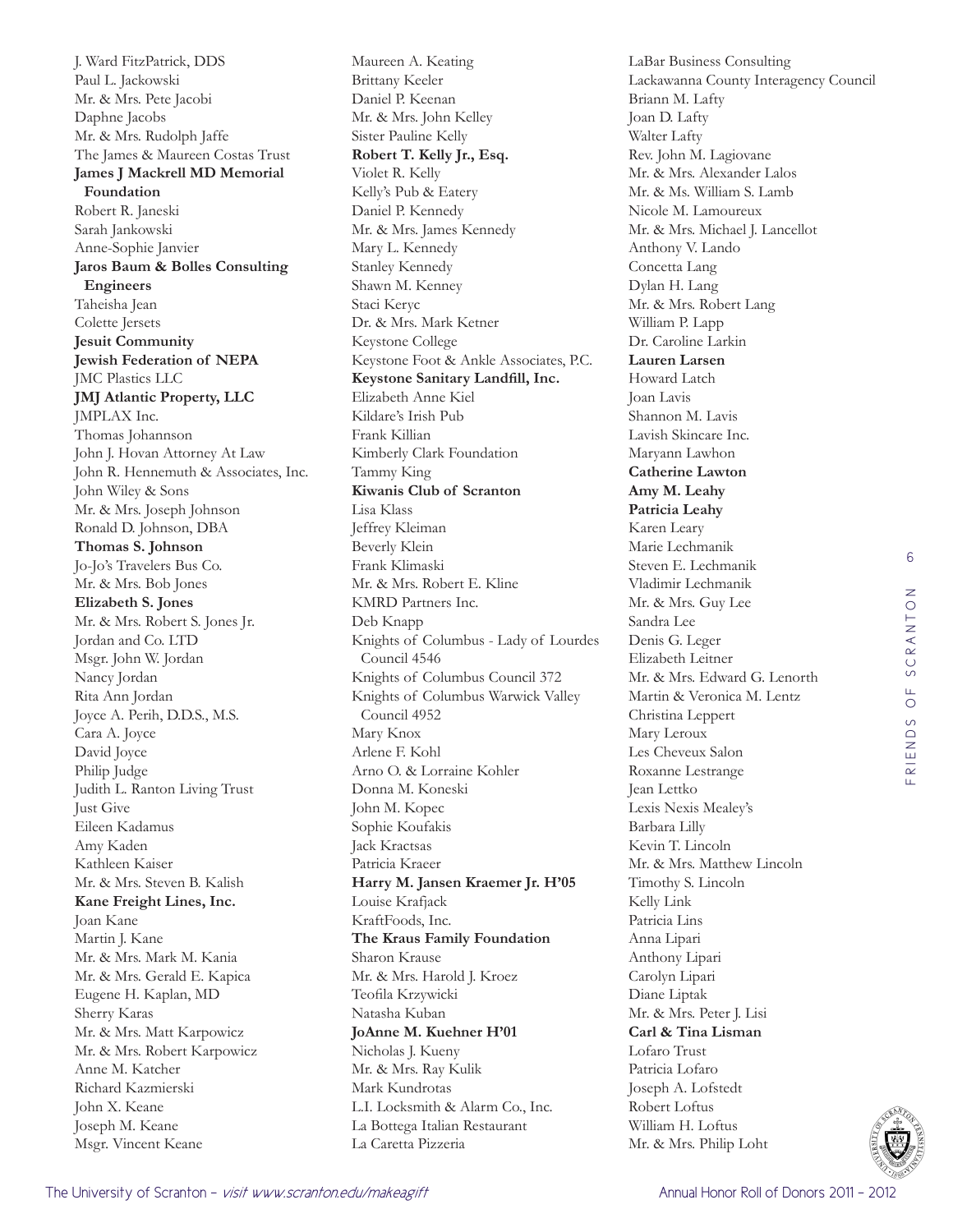Lillian Lombardo Ann Marie Lopatofsky Jane Lorber Alice Lousberg **Loyola Foundation**  Rose Ludgate Barb Lukasavage Bethany Lusk Pauline M. Lutostanski **The Luzerne Foundation**  Kaleigh E. Lynch **Keli M. Lynch**  George V. Lynett Jr. Jane Lynn Evelyn Lynskey Mr. & Mrs. Gary J. Lyons James Lytle M. T. Dance Unlimited Mr. & Mrs. Michael MacDonald Lillian A. Mackarey Macy's Foundation Robert Maday Anne B. Madden Dan Madden John Madden Mr. & Mrs. William Madden Theresa L. Madonna Mr. & Mrs. Peter Maggiacomo **Albert J. Magnotta**  Gerry Magrini James Magrini John Magrini Robin Maguire Margaret M. Maher Mr. & Mrs. Paul Maher Jane C. Mahoney **Maiden RE LLC**  The Mall at Steamtown Mr. & Mrs. James P. Malone Mary Anne Maloney Ann Mangus Megan M. Manning Thomas Manning Margaret Mannion Mr. & Mrs. Stephen Mannix **Ann M. Manno†** Marcia F. Cohen Living Trust Charles Marino Markel Corporation Hon. Joseph F. Markosek Marktek, Inc. Eileen Marrazzo Marsh & McLennan Companies, Inc. Jaclyn V. Marteslo Christine Martin Jane Martin Msgr. John P. Martin Richard Martin Sandy E. Martone

Marzen Financial Management Mr. & Mrs. Peter G. Maslak MasterCard Worldwide Karen Masur Gerald Matatics Hanna Matczynska-Marczak Joe J. Mateja Joseph Mateja Robert Mather Larry Mattei Matthews & Grieco Attorneys at Law Florence Mauchant Max Land Services LLC Sharon Mayo Victoria L. McAllister McAvoy and McAvoy, P.A. Christine C. McBride Donna McBride Mr. & Mrs. John McBride Mr. & Mrs. James McCarthy Keely M. McClatchy Sean McCook John J. McCormick Ann Marie McCrone Bill McCrudden Brianna E. McCullough **Pat McDonnell**  Angel McDonough Sandra A. McEnroe Christine M. McGarry Mr. & Mrs. Mark McGarry John F. McGeehan, M.D. Mr. & Mrs. John McGinn Michael G. McGinn Moira T. McGinn Mr. & Mrs. John McGinnis Patricia McGlinchy Eileen McGlone Tina L. McGovern Marian F. McGowan **McGrail, Merkel, Quinn & Associates**  Sarah McGrath Kevin T. McGrorry Mary Lou McGuinness Mr. & Mrs. Henry J. McHugh Joseph McHugh Mr. & Mrs. Tony McHugh Mr. & Mrs. Kevin M. McKenna John McKenzie Sandra McKinney Olivia McLane Megan E. McLaughlin Mr. & Mrs. Kevin F. McLernon Eta McMorrow Mr. & Mrs. Timothy McNamara Linda McNiff Regina McNulty Todd Mr. & Mrs. Francis M. McPoyle Nicole Mcquay

Brian J. McShea MD Lieberman Foundation Meade Medical Management, Inc. Mr. & Mrs. Gordon Meade Matthew S. Mealey Karen Mecadon Mechanical Systems Company Kyle R. Mecklenborg **Medco Health Solutions**  Elizabeth J. Meehan Francis X. Meehan Richard A. Meehan Therese M. Meehan Robert Megargel Jean L. Meidling Melanie & Aprils, Inc. **Mellow & Merkel**  Mr. & Mrs. William Mendelson Mr. & Mrs. Keith Menges Carla Menichiello Mr. & Mrs. Marty Menichiello The Men's Club Barber Shop Joseph N. Mesko **Metlife Metropolitan Life Foundation**  Richard Meurer Michael Mootz Candies, Inc. Alice Micone Mid Manhattan Painting, Inc. Henry J. Mikrut Michael Mikulski Mr. & Mrs. James B. Mileski Andrew S. Milewski Norman Millar Kenneth Millard Virginia Millard **Miller Family Foundation**  Ann M. Miller **Mr. & Mrs. Edward D. Miller**  Mr. & Mrs. Richard Miller Zachary E. Miller **Milrose Consultants, Inc. Skip '67 & Fran Minakowski** Mr. & Mrs. Thomas Minkin Mr. & Mrs. Michael P. Mintern Mr. & Mrs. Michael Mirch Christian Miron **& Mrs. Wasique Mirza, M.D.**  Mission Yoga Mr. & Mrs. Chuck Mistretta Karen Mitchell Modern Metric Machine Co., Inc. Rita Moglia Mr. & Mrs. Alexander Mohan Lidia Mohan **Mohegan Sun at Pocono Downs**  Lee A. Molitoris Mary Jo Momot Roberta Monaco

7

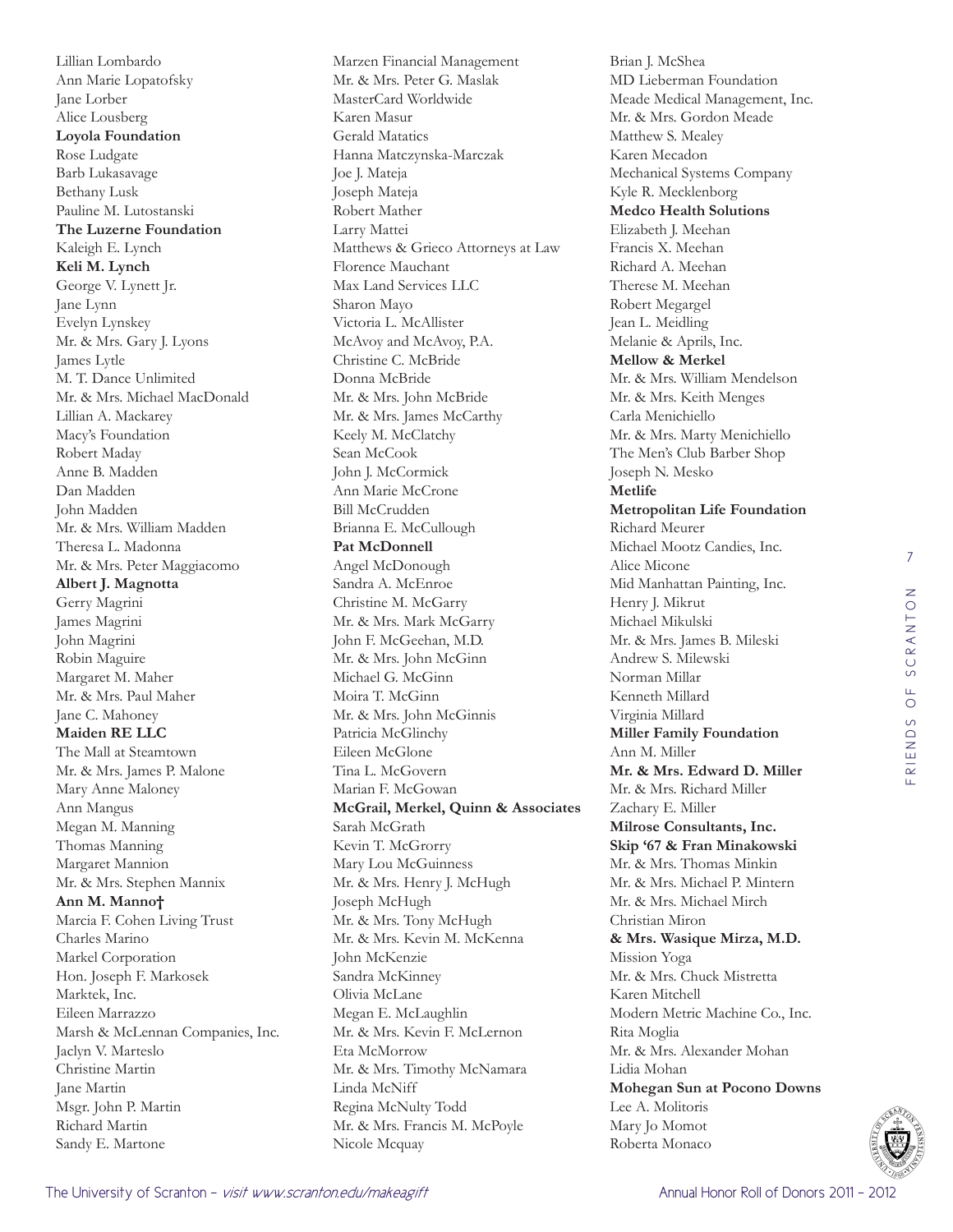Christlore I. Mondelus Barbara Monick **Amy Monroe**  Mr. & Mrs. James Montenegro **Sandra Montrone H'03** Matthew X. Moore Jamie Moorehead Neal F. Moran Mr. & Mrs. Carmine Morelli **Morgan Stanley Smith Barney**  Michele Morgan Mr. & Mrs. Richard Morgan John Morgenthaler & Mrs. Hugo Mori, M.D. Daria L. Moringiello Elizabeth A. Morrison George Morville Morville, LLC I. Leo H'09 & Ann H'98 Moskovitz Stephen Mostak Josephine Mowad Joseph Mozeleski MSCI Inc. **Joseph Mulhall**  Mr. & Mrs. Joseph Mullen Sr. Thomas Mullen **Deanne M. Mulligan**  Fillippa Mullin Kathleen P. Munley, Ph.D. Madonna Munley Murphy General Contracting LLC Diane Murphy **Francine S. Murphy**  Mr. & Mrs. Gene Murphy Gertrude Murphy Kathryn W. Murphy Laura Murphy Michael L. Murphy, PT Karen Murray Karen T. Murray Kathleen Murray Murray's Garage Mr. & Mrs. Thomas F. Murtaugh Chelsea M. Murtin Mr. & Mrs. Frank Musso **Myers Brier & Kelly, LLP**  Donna Nagel Albert M., M.D. & Mary L. Nalevanko Steven Napolitano National Running Center Nationwide Mutual Insurance Company Paula Navigante Marina Nazario Mr. & Mrs. Tom Needham **Neighborhood Development Trust**  Dorothea Nelhybel Mr. & Mrs. Robert Nestro **New Story**  New York Blood Center

**New York Community Trust**  New York Life PAC Charitable Gift Program Mr. & Mrs. Craig Newell Newman & Company Inc. Bernard Newman **Newmark & Co Real Estate, Inc.**  Benjamin F. Newswanger Susan Nicholson Nicholas & Margaretta G. Niles Nissenbaum Law Group, LLC Gary Nissenbaum Linda Nolan Mr. & Mrs. R. David Nonnenman Margaret Lois Nora, M.D. Denise M. Nordberg Henry Nordenhold Mr. & Mrs. Charles Norsigian North Mountain Dental **Northeast Chapter PSPA**  Clarence Norton John Norton Kathleen Norton Richard J. Norton Brianna Notarangelo Mr. & Mrs. Matthew Notarangelo James M. Notari Jr. Mr. & Mrs. James R. Notari Sr. Novartis Corporation Mr. & Mrs. Robert Nugent Nutley Elks Lodge No. 1290 Mr. & Mrs. Kevin B. Oates Lorna Oates-Santos Diane R. O'Brien Mr. & Mrs. Tim O'Brien Eileen Occhipinti Lauren E. Occhipinti Mr. & Mrs. Mickey O'Connell Mr. & Mrs. William O'Connor Mr. & Mrs. Joseph O'Dell **OfficeMax A Boise Company**  Erin M. O'Grady **Helen T. O'Grady**  Patricia O'Hagan Mary O'Hanlon O'Kane Enterprises, Ltd. Daniel O'Kane Mr. & Mrs. Daniel O'Kane Mr. & Mrs. Patrick O'Kane Mr. & Mrs. Thomas J. O'Kane Mr. & Mrs. William O'Kane Mr. & Mrs. Christopher O'Keeffe Mr. & Mrs. Timothy Olah Mr. & Mrs. Richard Oliver Katherine G. Olives **Olivetti Roofing Systems Corp.**  Kathleen Olson Jeff O'Malia Mark J. O'Malia Jr.

Mary C. O'Malia Mr. & Mrs. Paul E. O'Malia **O'Malley & Harris P.C.**  Hon. Carlon M. O'Malley Jr. **Joan O'Meara Winant**  Omega Beta Sigma **One Point, Inc.**  Mr. & Mrs. Greg O'Neal **Mr. & Mrs. Robert O'Neil**  Brian O'Neill Kathryn O'Neill **Oppenheim Foundation Jane Oppenheim H'04** Oracle Phyllis F. Oram Michael J. O'Rourke Osaka Restaurant **Otis Elevator Company**  Ken Ottesen Our Lady of Calvary RC Church Our Lady of Lourdes High School Our Lady of Pompeii Parish **Overlook Estate Foundation, Inc.**  Dr. & Mrs. W. Roy Overton Ronald John Owen Mr. & Mrs. John Owens **Roberta Owens**  Mr. & Mrs. Mark Paffmann Mr. & Mrs. John Paffrath Lisa Pagano **Pajwell Foundation**  Bob Palm & Diane Welsh Palm Mr. & Mrs. Ric Palma Annette Palutis The Pampered Chef **Panera Bread Company**  Deborah L. Pann Alberta Pantle Mr. & Mrs. Edward J. Pantle Edmund Paolini Monica Papasidero **Gerald J. Pappert, Esq.**  Mr. & Mrs. Peter J. Papula III Peter J. Papula Jr. **Paramount Group, Inc.**  Joseph Parisi Mark J. Parisi Margaret Parks Ann Parrett AnnMarie Parry Joseph Parsons Mr. & Mrs. Leo M. Parsons Mr. & Mrs. Charles Pass Mr. & Mrs. Fred Patane Vimixaben Patel Patricia Patten Dawn Patterson **Paul Arthur Lamendola Foundation**  Paul F. Leonard Funeral Home

8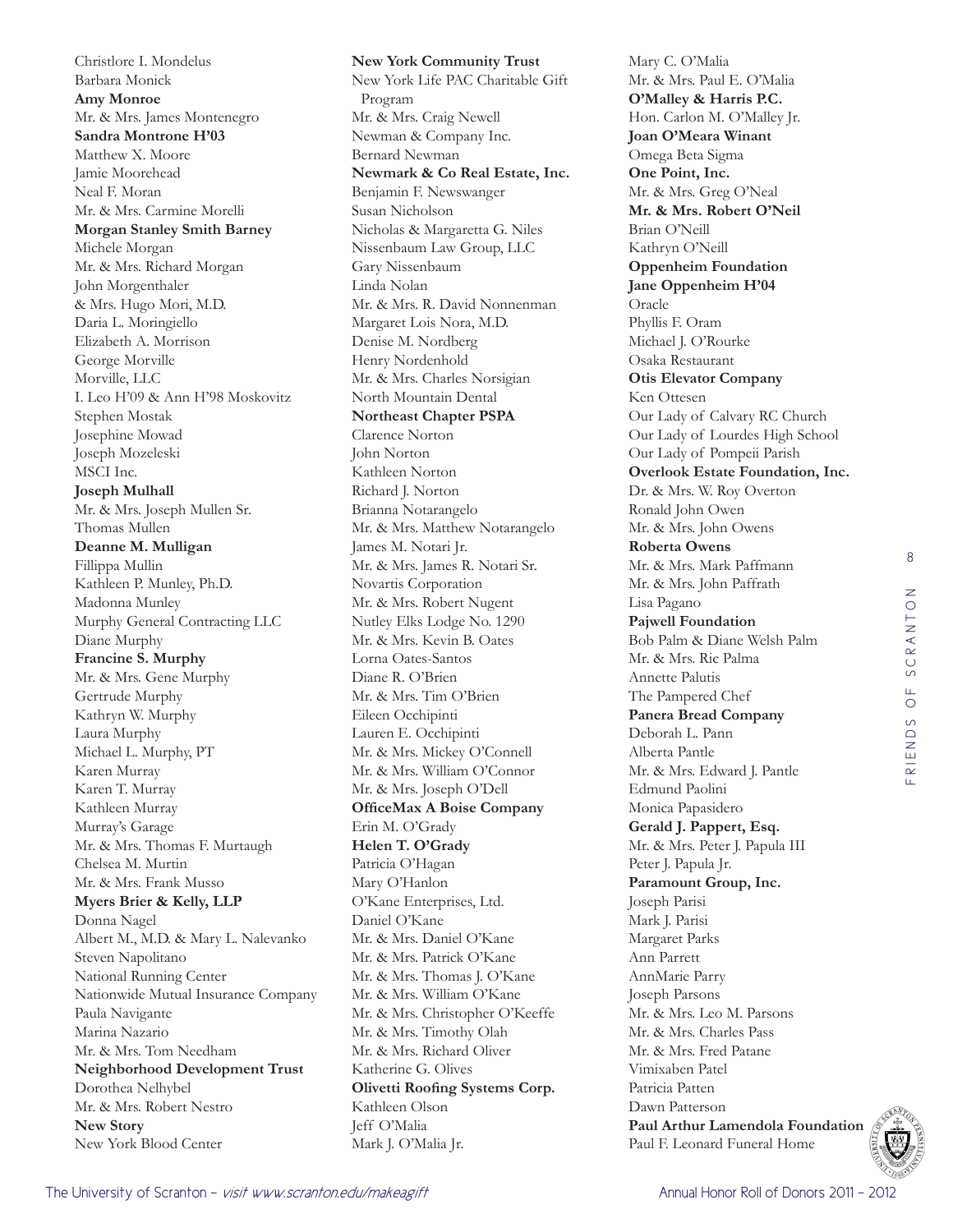Mr. & Mrs. Jim Pavese Salvatore Pavese Rita Peca Pena-Plas Company **Penates Foundation**  Peninsula Copper Industries, Inc. Penn Security Bank & Trust Co. **Pennstar Bank Pennsylvania Paper & Supply Co., Inc.**  Angelo C. Penza Margaret Perez Marjorie Campbell-Perfilio Cora Perrone Roberta Perrone Barbara Perry Mr. & Mrs. John Peruto, Esq. Pesavento Monuments, Inc. John E. Pesavento Mr. & Mrs. Jason Pessel Mr. & Mrs. Brian Peters Mr. & Mrs. David Peters Dorothy Peters Joan O. Peters Mr. & Mrs. Kevin Peters Erin Peterson Joseph Petrone Pettinato & Mercanti Construction Company Samuel J. Pettinato Mr. & Mrs. Mark Pfisterer PGE Sales, Inc. Mr. & Mrs. Greg Phelan Philly Pretzel Factory Blue Bell Philly Pretzel Factory Plymouth Meeting **Physicians Practice Enhancement, LLC**  Picillo & Picillo, PC Christina Pie Maureen Pie Mr. & Mrs. Tom Pie Gerald M. Pindar Mr. & Mrs. Albert Pioppi **PNC Bank PNC Financial Services Group PNC Wealth Management**  John J. Pocius Pocket Protector Acct & Tax Svc, Inc. Bernadette Pogozelski Mr. & Mrs. Jim Pokoj David Polanco Mr. & Mrs. Faust Polcino John Polcino Nicole F. Polcino Mr. & Mrs. Joseph Polselli Peter T. Portanova Steven Powell Jane Powers **PPL Corp.**  Mr. & Mrs. Dennis Pratt Mr. & Mrs. Walter C. Preller

**The Premselaar Foundation PricewaterhouseCoopers LLP**  Pride Mobility Products Corp. Mr. & Mrs. Michael Priest Daniel Prinzing Lauren M. Prinzing Susan Prinzing Samuel M. Prisco, D.D.S. Dave Pritchard **Prudential Financial**  PSE&G **The Quandel Group, Inc. Noble C. Quandel**  QueBIT Consulting, LLC **Kathryn Quigley**  Joseph Quinlan **Mr. & Mrs. Denis J. Quinn**  John Quinn Mary E. Quinn **Patricia Quinn**  Ryan P. Quinn **Robert E. & Catherine Quinnan** R.C. Church of St. Stephen **R.N. Demeck Roofing & Siding, Inc.**  Mr. & Mrs. Joseph J. Radaszewski Mr. & Mrs. Jim Radeloff Radisson Lackawanna Station Hotel Mr. & Mrs. Pete Radtke **William J. Raftery**  Mr. & Mrs. Jim Rago Mitchell Rait Dr. Lee F. & Emily Rancier Judith L. Ranton Deb Ray Recreation Sports George Redford Brenda Reeves Patricia Reh James W. Reid, Esq. Reilly Landscaping, Inc. Mr. & Ms. Daniel Reilly **Reilly, Janiczek & McDevitt, P.C. Joseph C. Reilly†** Marilyn A. Reilly Thomas Reilly Mr. & Mrs. Lee Reimer Fred Reiner Mr. & Mrs. Jim Reinhart **Reinsel Kuntz Lesher**  Rennob's Mr. & Mrs. Robert W. Reynolds Mr. & Mrs. Joseph Rezza Mr. & Mrs. James Rhead Mary B. Rhodes Rich Banick Photography **Richard A. Rendich Foundation The Richard C. Marquardt Family Foundation**  Richard T. Meredick, DPM, PC

Charlotte Richard Rebecca Richard Susan Rielly Eileen M. Rigby Mr. & Mrs. Mark Rigby Mr. & Mrs. Michael J. Rigby Mr. & Mrs. Peter Rigby Mr. & Mrs. Steve Rigby Rinaldi Distributors Jean Marie Rineer Rip Lawhead, State Farm Ins. Thomas J., D.P.M. & Joyce Rittenhouse Ashleigh N. Rivera Jared Rizzi Mr. & Mrs. Salvatore Rizzo James Roberts Shannon V. Robinson Ana Robles Rockefeller Financial Services, Inc. Joan F. Rocks David Rodriguez **Mr. & Mrs. Christopher Roeder**  Jane Rogalski **Susan C. Rogalski**  Ruth Rolander Elaine Romano Louise Rooney Kristina M. Rose Mr. & Mrs. Harry Rosen **Ross Family Foundation James A. Ross**  Ross-McDonnell Optical Mr. & Mrs. Charlie Roth Catherine E. Rotterman Mr. & Mrs. Robert Rotterman Jr. Mr. & Mrs. Paul R. Rousseau Laura E. Rozelle Joan E. Ruane Mr. & Mrs. Robert Rube Larry Rubenstein Lori Rubenstein Mr. & Mrs. John C. Rudder Genna Rufo Mr. & Mrs. John Rufo Louis J. Rufo Rita Rufo Kristi Russo Mr. & Mrs. Michael Russo Paul Russo Mr. & Mrs. Fred Rutherford Gina Ryan Marie Ryan S & H Construction, Inc. **S.R. Wojdak & Associates, LP**  Hilde Sail Michael Sail Ronald Sail **Saint Barnabas Burn Foundation**  Saint Mary's Church



9

FRIENDS OF SCRANTON

RIENDS OF SCRANTON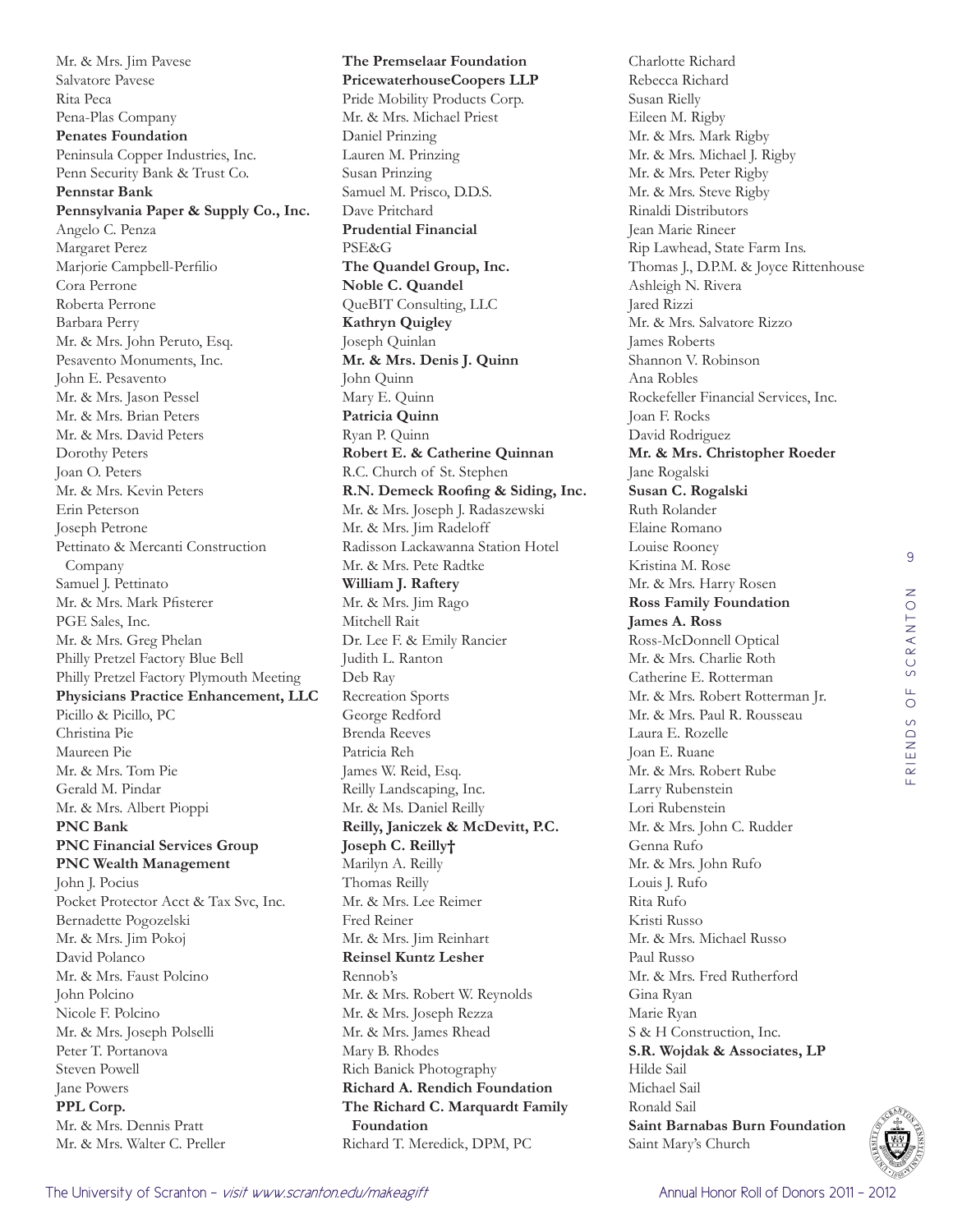John A. Saitta Mary Salans Mr. & Mrs. Pedro Salas **Salisbury Behavioral Health**  Joanne Salowe Dorothy Salvatore **Salzmann Hughes, P.C.**  Mr. & Mrs. Lee Samuels Ashley A. Sanchez Sandone Tire & Battery Sandra Postel Charitable Account **Sanofi-Pasteur**  Anthony Saraceni Robert A. Saraceni Mr. & Mrs. Victor M. Sauerhoff Mr. & Mrs. Lee Saverio **Gerald Savitsky, Esq.**  Dennis Sayer Frederick Scala Mr. & Mrs. Dennis Scally Vi Scarborough Mr. & Mrs. Harry Schank Joyce Schenkman Schiff 's Restaurant Service Mr. & Mrs. Harry W. Schleyer Matt Schmiemann Mr. & Mrs. Gene Schneider Paul Schneider Cyndy Schoenberg Elliot Schoenberg **SCHOTT North America Schroder Investment Management**  Walter R. Schuster Schwab Fund For Charitable Giving **Schwartz-Mack Foundation**  Patrice Schwartzman Science Applications International Corporation James Scobbo Rev. Edward R. Scott Mr. & Mrs. Frank J. Scozzari **Scranton Alumni Club of NEPA Scranton Area Foundation Scranton Orthopaedic Specialists, PC**  Scranton Prep School Scranton Running Co. **The Scranton Times-Tribune**  Scranton UNICO Foundation The Honorable William W. H'63 & Mary L. H'77 Scranton **Mr. & Mrs. Stephen Searl**  Colleen Sebelle Edward Sebelle Mr. & Mrs. Stephen Sebelle Second Flynn Family Trust Dr. & Mrs. Donald Seitz Stephen G. Selige Sr. Mr. & Mrs. Adam Selisker Jillian M. Serra

SES Americom **SEVEN Fund, Inc.**  Barbara Shaffer **Rahmat Shah, M.D.**  Mr. & Mrs. George L. Shaughness Karen A. Shaughness Alysia J. Sheaffer Pete Sheehan Mr. & Mrs. Peter E. Sheehan Jr. Shell Oil Company - Motiva Enterprises, LLC Mary Ann Sheridan Gregory A. Sheva Julie Shields Shop Rite ShopRite of Hunterdon County, Inc. Shroud Sources Elizabeth Shumaker Mr. & Mrs. Alan Sidrane Thea Sieber Irene M. Sigler Wendy Silber **The Silver Family Foundation**  Mr. & Mrs. Joseph A. Silvestri Stacy Simmons George M. Simon Mr. & Mrs. Paul Simonetti **Skadden, Arps, Slate, Meagher & Flom LLP**  Marilyn T. Skier **Skyline Restoration, Inc.**  Mr. & Mrs. William Slade Michael J. Slein Greg Sloan Anne Therese Smith Francis X.J. Smith Mr. & Mrs. Gary L. Smith John Smith Rebecca A. Smith Mr. & Mrs. Duane Snavely Colleen M. Snopkowski Alisa N. Snow Mr. & Mrs. Jerome Sommer **Sordoni Construction Co., Inc. William E. Sordoni**  Herbert Spahn Jr. David Spearman Scott Spector Spectra Energy Corporation Mary W. Spellman Mr. & Mrs. Steven Speroni Mr. & Mrs. Thomas E. Spignesi Mr. & Mrs. James Spirelis **Spotless Cleaners**  Valerie L. Spousta Linda Sproul St. Catherine of Siena St. Catherine of Siena School St. Clares Church

St. Mary, Mother of the Church Beverlee J. Stafford Elizabeth Staller Standex International State Street Grill Mr. & Mrs. Daniel Stauffer Mr. & Mrs. Bernard Stawski Mr. & Mrs. William R. Steege Robert M. Stefanski Mr. & Mrs. Edward Steidle Kevin Stein Lisa Stellino Jan Steltz Step-by-Step Inc. Deanna M. Stephan Mr. & Mrs. Stephen Sterzen Steven R. Scrivo, D.M.D. **Carlos Stevenson**  Constance Cannon Stever Trecia Stewart Susan Stillwell Michael Stoeckel Matthew S. Stokesbury **Stone Office, Inc.**  Patricia Stork Anne Stout Katerina Y. Stratigis **Jean P. Stratton**  Dr. & Mrs. Joseph E. Strauss Oliver J. Strickland Judith E. Struble **Structure Tone Inc.**  Student Affairs Staff Student Health Services Staff Mr. & Mrs. Mike Suleski Dennis Sullivan Kerry J. Sullivan Mr. & Mrs. Charles D. Summa James & Mary Patricia Sundheim Superior Waste Anthony F. Suraci **Michelle Susco, M.D.**  Mr. & Mrs. Robert Swantz **Sweeney Family Foundation Jean Marie Sweeney-McHale**  Mr. & Mrs. Paul F. Sweeney **Roselyne C. Swig**  Mr. & Mrs. Phil Swingle Swiss Re Mr. & Mrs. Francis M. Synan Thomas Szydlik T. M. Ward Coffee Co. T. Milk & Sons Mr. & Mrs. Kevin Taborsky Linda Tack Vincent J. Tague Jr. Catherine Tait Takeda Pharmaceuticals North America, Inc.